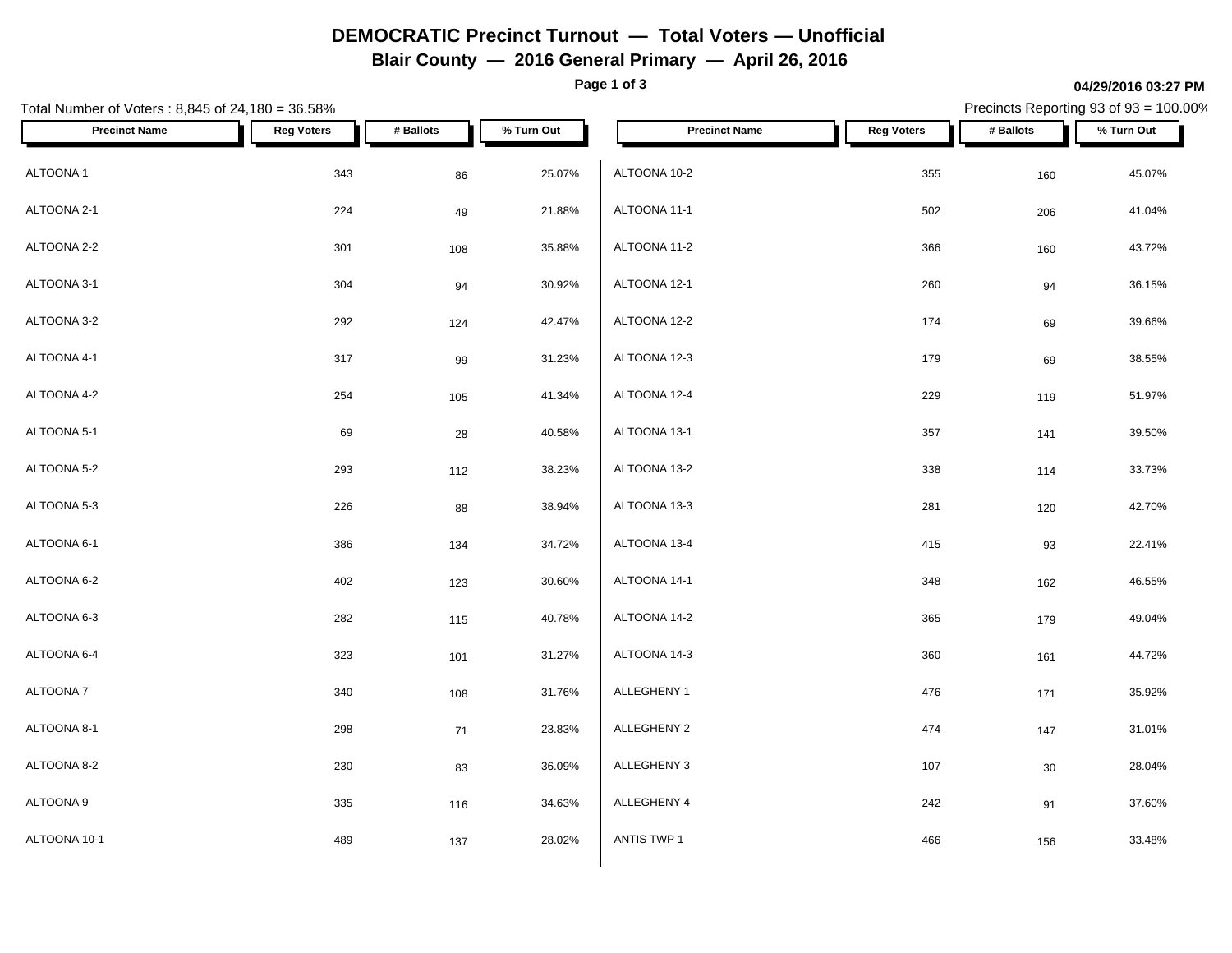# **DEMOCRATIC Precinct Turnout — Total Voters — Unofficial**

**Blair County — 2016 General Primary — April 26, 2016**

**Page 2 of 3**

#### **04/29/2016 03:27 PM**

Precincts Reporting 93 of 93 = 100.00%

| Total Number of Voters: 8,845 of 24,180 = 36.58% |                   |           |            |                        |                   |           | Precincts Reporting 93 of 93 = 100.00% |
|--------------------------------------------------|-------------------|-----------|------------|------------------------|-------------------|-----------|----------------------------------------|
| <b>Precinct Name</b>                             | <b>Reg Voters</b> | # Ballots | % Turn Out | <b>Precinct Name</b>   | <b>Reg Voters</b> | # Ballots | % Turn Out                             |
| ANTIS TWP 2                                      | 296               | 118       | 39.86%     | HOLLIDAYSBURG 2        | 172               | 85        | 49.42%                                 |
| ANTIS TWP 3                                      | 389               | 137       | 35.22%     | <b>HOLLIDAYSBURG 3</b> | 111               | 39        | 35.14%                                 |
| BELLWOOD BORO                                    | 308               | 112       | 36.36%     | <b>HOLLIDAYSBURG 4</b> | 180               | 105       | 58.33%                                 |
| <b>BLAIR TWP 1</b>                               | 298               | 150       | 50.34%     | <b>HOLLIDAYSBURG 5</b> | 154               | 73        | 47.40%                                 |
| <b>BLAIR TWP 2</b>                               | 335               | 129       | 38.51%     | <b>HOLLIDAYSBURG 6</b> | 248               | 102       | 41.13%                                 |
| <b>BLAIR TWP 3</b>                               | 244               | 81        | 33.20%     | <b>HOLLIDAYSBURG 7</b> | 108               | 50        | 46.30%                                 |
| <b>CATHARINE TWP</b>                             | 101               | 42        | 41.58%     | <b>HUSTON TWP</b>      | 113               | 45        | 39.82%                                 |
| <b>DUNCANSVILLE</b>                              | 258               | 101       | 39.15%     | <b>JUNIATA TWP</b>     | 139               | 45        | 32.37%                                 |
| FRANKSTOWN TWP1                                  | 223               | 89        | 39.91%     | LOGAN TWP 1            | 492               | 86        | 17.48%                                 |
| FRANKSTOWN TWP2                                  | 336               | 145       | 43.15%     | LOGAN TWP 2            | 522               | 183       | 35.06%                                 |
| <b>FRANKSTOWN TWP3</b>                           | 239               | 98        | 41.00%     | LOGAN TWP 3            | 240               | 108       | 45.00%                                 |
| FRANKSTOWN TWP4                                  | 291               | 110       | 37.80%     | <b>LOGAN TWP 4</b>     | 348               | 146       | 41.95%                                 |
| <b>FRANKSTOWN TWP5</b>                           | 280               | 135       | 48.21%     | LOGAN TWP 5            | 348               | 139       | 39.94%                                 |
| FREEDOM TWP 1                                    | 176               | 85        | 48.30%     | LOGAN TWP 6            | 548               | 192       | 35.04%                                 |
| FREEDOM TWP 2                                    | 320               | 108       | 33.75%     | LOGAN TWP 7            | 186               | $71$      | 38.17%                                 |
| <b>GREENFIELD TWP1</b>                           | 249               | 62        | 24.90%     | MARTINSBURG 1          | 99                | 35        | 35.35%                                 |
| <b>GREENFIELD TWP2</b>                           | 29                | 12        | 41.38%     | <b>MARTINSBURG 2</b>   | 136               | 53        | 38.97%                                 |
| <b>GREENFIELD TWP3</b>                           | 304               | 99        | 32.57%     | NEWRY BORO             | 57                | 21        | 36.84%                                 |
| <b>HOLLIDAYSBURG 1</b>                           | 132               | 42        | 31.82%     | NORTH WOODBURY         | 259               | 83        | 32.05%                                 |
|                                                  |                   |           |            |                        |                   |           |                                        |